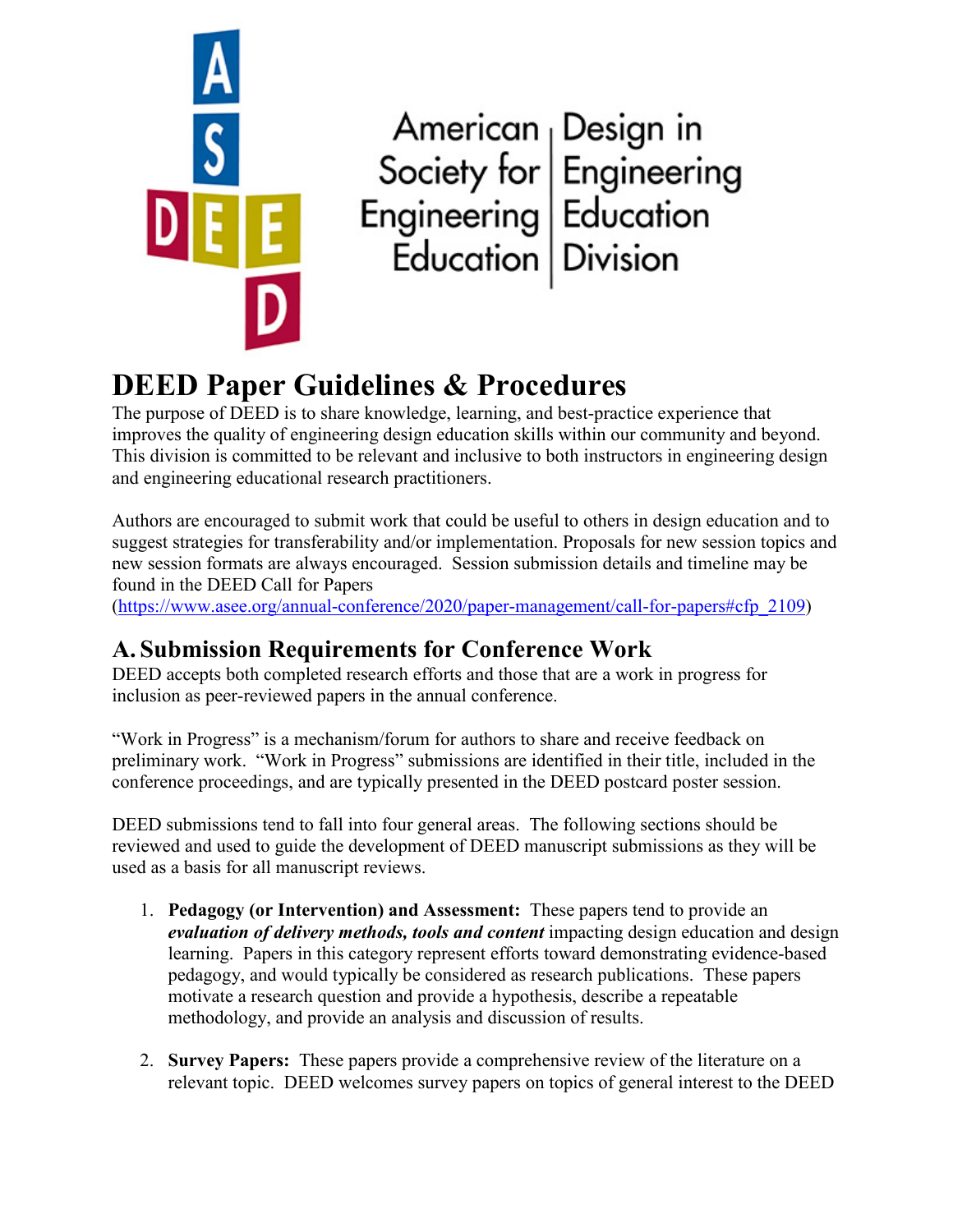audience. In addition to providing the survey of literature, these papers should motivate the effort and provide a summary discussion of topic based on the literature survey.

- 3. **Design Methodologies:** These papers tend to describe new methodologies in engineering design **and** engineering design education. DEED welcomes the presentation of significant new design methodologies, techniques or tools. Papers in this category should provide significant contextual background information demonstrating the novelty and utility of the new design methodologies, techniques or tools in engineering design **and** engineering design education. Additionally, the basis of the method / technology should be well detailed, include example applications and a discussion of the impact of this idea.
- 4. **Academic Practice/Design Interventions:** These papers tend to *describe* new design courses, new course activities related to engineering design, or new programs related to engineering design.DEED has a long tradition of supporting *curricular practice papers* that document academic innovation and best practice in the classroom. In order to support the most effective transfer of knowledge and experience of new curricular practices, papers should provide context of the work through a review of relevant practice literature and/or benchmarking of common and standard practices. Details including context, unique aspects, and an overview of the methods and materials should be provided. Results (i.e., the impact of the innovation) and lessons learned should be provided and discussed. As results, consider one or more of the following:
	- Documented improvement in learning outcomes through pre- and post-assessment of learning outcomes utilizing validated instruments;
	- Results of standard institutional course evaluation surveys compared with departmental averages and/or previous versions of the course; and/or
	- Comparison of results with prior practice or previous course structures.

Detailed reflection on course effectiveness from course instructors is not a sufficient result for DEED manuscripts.

DEED encourages submission of any other areas of interest to the community. Beyond dissemination via traditional papers, we encourage novel, engaging presentation methods for the conference (e.g., workshops/tutorials, case studies, demonstrations).

#### **B. Expectations for DEED division submissions**

As a division we exist to disseminate high quality research in the field of engineering design education and to inform the ASEE community on engineering design education issues. We expect all conference submissions (Completed AND Works in Progress) to (i) address the interests, problems, and needs of the engineering design education community, (ii) reference literature and/or current best practice in relation to content presented, (iii) provide sufficient documentation of methods and results such that results could be replicated, and (iv) provide evidence and reasoned support for all conclusions.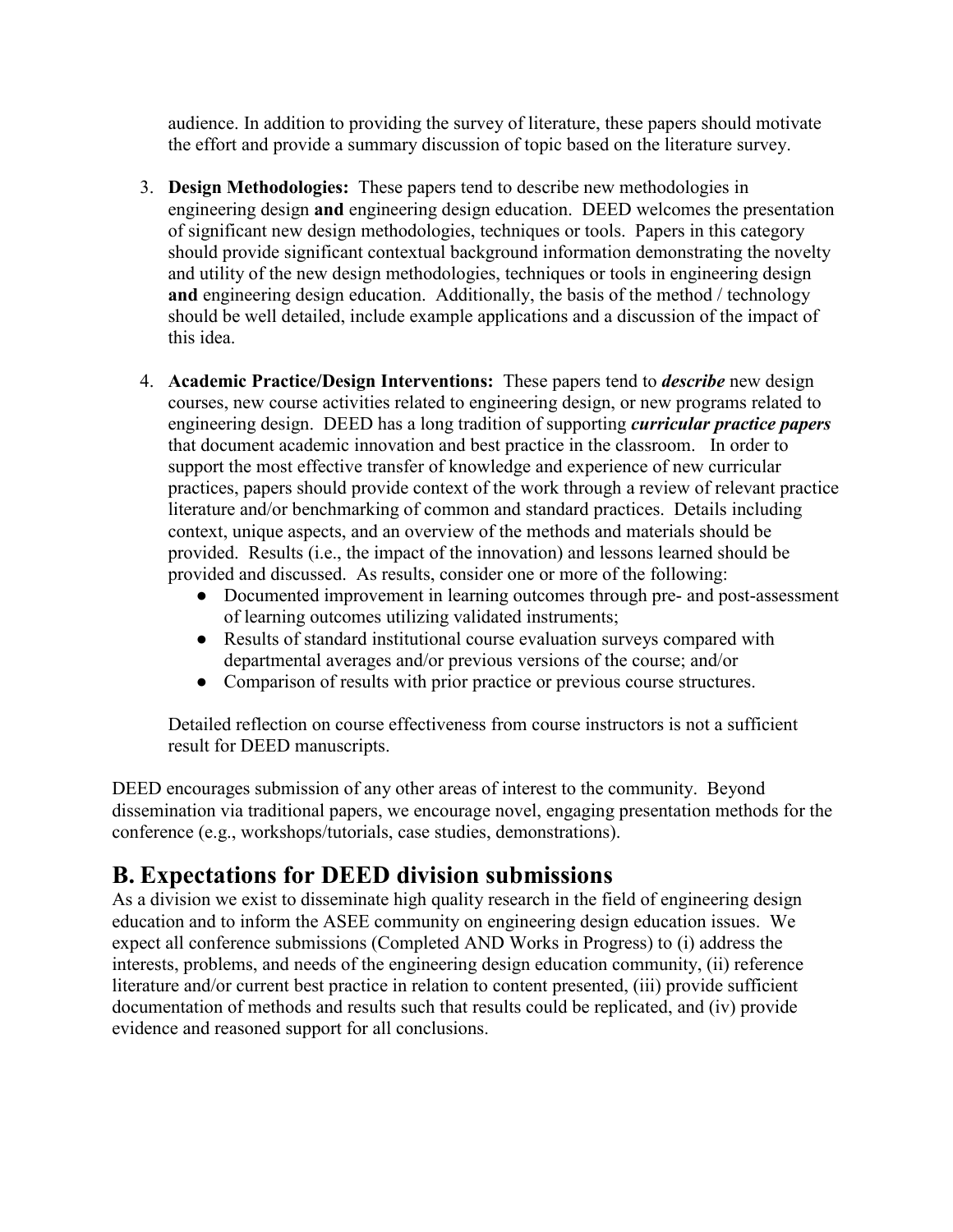ALL DEED submissions will be considered on their basis of providing the following:

- **Broad Applicability:** Present findings that DEED members could either learn from or apply.
- **Evaluation of Impact:** Present a detailed description of the specific reasoning, observations, evaluation methods, and data leading to the work's conclusions. Conclusions must include a discussion of the expected impact of the work.
- **Innovative Practices:** Present the novelty of the work within its context (i.e., new methods/design intervention/course/program).
- **Grounded in Literature/Experience/Current Practice:** Provide the context of the work in literature AND/OR standard practice of peer institutions.

In addition to DEED division-specific guidelines, the ASEE paper guidelines should be followed for all submissions. The 2018 Conference Authors Kit is available on this link: <https://www.asee.org/documents/conferences/annual/2020/2020-Authors-Kit.pdf>

### **C. Review Procedures**

DEED requires the support of its authors in "Review to Publish" at both the abstract and manuscript stages.

**Abstract Review:** The purpose of the abstract review process is to ensure that the abstracts are scholarly work and are appropriate for DEED. In addition to completing the ASEE-prescribed abstract ranking, abstract authors and DEED members review each abstract and assess (A) that the topic described in the abstract is DEED-relevant and (B) does the abstract appear to represent scholarly work as described in the Paper Guidelines (i.e., does the abstract describe pedagogy (or intervention) and assessment, a survey paper, a design methodology, or an academic practice/design intervention).

**Manuscript Review:** The purpose of the manuscript review process is to ensure quality submissions are accepted for inclusion in the proceedings. Manuscripts should be assessed for appropriateness for DEED as well as for scholarly contributions. DEED manuscripts typically fall into one of four categories:

- 1. Pedagogy (or Intervention) and Assessment
- 2. Survey Papers
- 3. Design Methodologies
- 4. Academic Practice/Design Interventions (as outlined above).

Manuscript reviewers are expected to be familiar with the author guidelines described in this document.

Manuscript authors and DEED members should assess each the manuscript in the following six categories, and where appropriate, provide constructive feedback to the authors with concrete suggestions to improve the paper. Please use the guiding questions (as appropriate) to assist with your review.